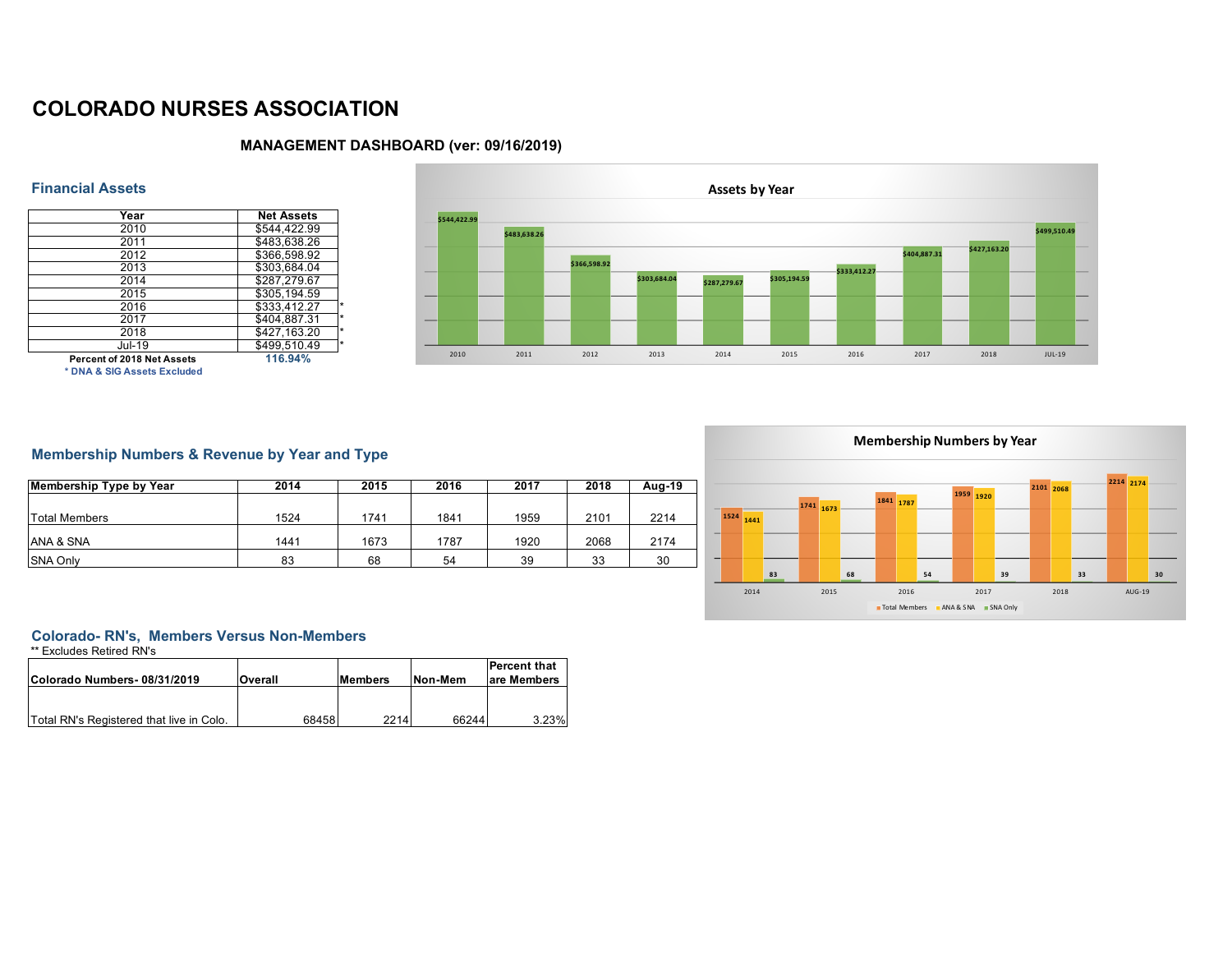### **Membership Revenue by Year (Does not include Associate & Affiliate Dues)**

| Year | Revenue      |
|------|--------------|
| 2010 | \$189,656.75 |
| 2011 | \$197,034.87 |
| 2012 | \$201,760.51 |
| 2013 | \$200.632.37 |
| 2014 | \$197.284.83 |
| 2015 | \$192,399.01 |
| 2016 | \$209.588.76 |
| 2017 | \$232,997.28 |
| 2018 | \$245.852.64 |

*Budget Goal is \$237,000 We reached 104 % of our 2018 goal.* 

#### \$189,656.75 \$197,034.87 \$201,760.51 \$200,632.37 \$197,284.83 \$192,399.01 \$209,588.76 \$232,997.28 \$245,852.64 \$0.00 \$50,000.00 \$100,000.00 \$150,000.00 \$200,000.00 \$250,000.00 \$300,000.00 2010 2011 2012 2013 2014 2015 2016 2017 2018 Dues Revenue by Year

## **Approval Board - CE**

|        |             |             | Individual |
|--------|-------------|-------------|------------|
|        |             | # Providers | Activities |
| Year   | Income      | Approved    | Approved   |
| 2018   | \$13.940.83 |             | 35         |
| Aug-19 | \$16,150.00 |             | 33         |

### **CNA Assembly/Convention Revenue Data**

|      |             |             |                                | <b>Total</b>    |
|------|-------------|-------------|--------------------------------|-----------------|
| Year | % Profit ** |             | <b>Net Income Total Income</b> | <b>Expenses</b> |
| 2011 | 14.90%      | \$1.652.14  | \$11.089.65                    | \$9.437.51      |
| 2012 | 33.99%      | \$8,464.43  | \$24.900.75                    | \$16.436.32     |
| 2013 | 23.01%      | \$3,606.15  | \$15,675.00                    | \$12,068.85     |
| 2014 | 45.69%      | \$13.439.71 | \$29.413.00                    | \$15.973.29     |
| 2015 | 37.08%      | \$14,908.75 | \$40.205.00                    | \$25.296.25     |
| 2016 | 16.13%      | \$4,559.09  | \$28.257.50                    | \$23,698.41     |
| 2017 | 32.40%      | \$9,856.26  | \$30.420.70                    | \$20.564.44     |
| 2018 | 63.44%      | \$14.610.07 | \$23.029.00                    | \$8,418.93      |

**\*\* % Profit (Net Income vs. Gross Income) Goal 42%**